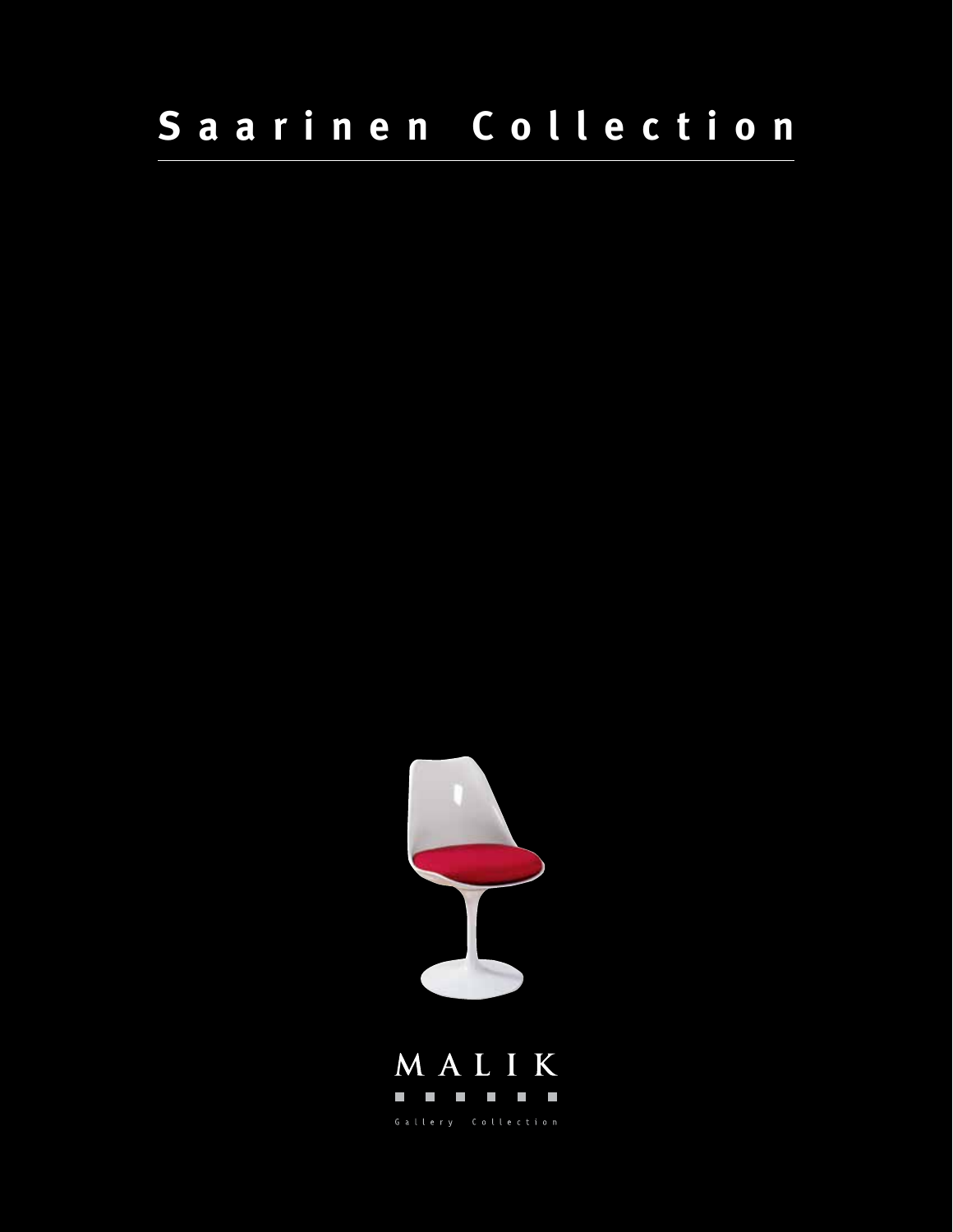#### **Eero Saarinen (1910-1961 )**



Born in Finland in 1910, Eero Saarinen's family emigrated to the United States when he was just 13 years old. By age 27, he was collaborating with Charles Eames on prize winning designs. As an architect and designer, Saarinen developed a remarkable range which depended on color, form and materials. His works showed a marked dependence on innovative structures and sculptural forms, but not at the cost of pragmatic considerations.

# **Tulip Armchair**

Swivel armchair with cast aluminum pedestal painted white or black. Seat shell in white, black, or silver molded fiberglass. Seat cushion filled with polyurethane foam and covered in leather or fabric.

#### H 33" D 231/4" W 263/4" SH 18"



### **Tulip Chair**

#### **MC-C-1710**

Swivel chair with cast aluminum pedestal **MC-C-1711** painted white or black. Seat shell in white or black ABS. Shell available in fiberglass. Seat cushion filled with polyurethane foam and covered in leather or fabric.

H 32¼" D 22½" W 19¼" SH 18½"



**MC-C-1712-17 Tulip Stool**

H 17¾" Dia 15¾"

**MC-C-1712-30**

H 30" Dia 17"

Tulip stool with cast aluminum pedestal painted white, black or grey. Seat cushion filled with polyurethane foam and covered in leather or fabric.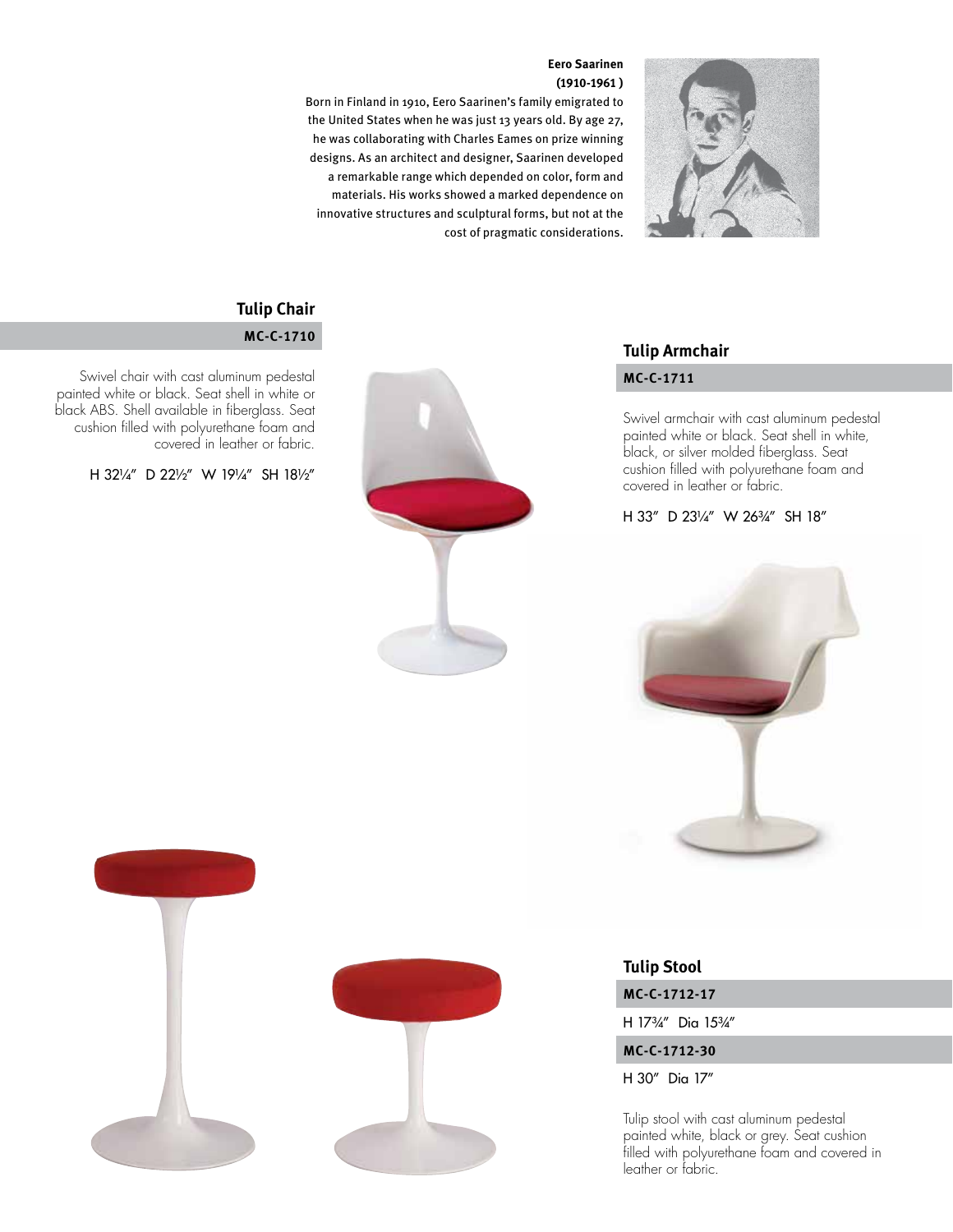

#### **GM Technology Center Lounge Chair**

#### **MC-L-1719**

Lounge chair. Structure in square tubular steel with polished chrome finish. Inner wood frame covered with molded polyurethane foam. Cushions in expanded foam upholstered with fabric or leather.

H 25¾" D 33" W 42½" Sh 17½"



#### **GM Technology Two Seat Sofa**

#### **MC-L-1720**

Two seat sofa. Structure in square tubular steel with polished chrome finish. Inner wood frame covered with molded polyurethane foam. Cushions in expanded foam upholstered with fabric or leather.

H 25¾" D 33" W 67¾" Sh 17½"



#### **GM Technology Three Seat Sofa**

#### **MC-L-1721**

Three seat sofa. Structure in square tubular steel with polished chrome finish. Inner wood frame covered with molded polyurethane foam. Cushions in expanded foam upholstered with fabric or leather.

H 25¾" D 33" W 91¼" Sh 17½"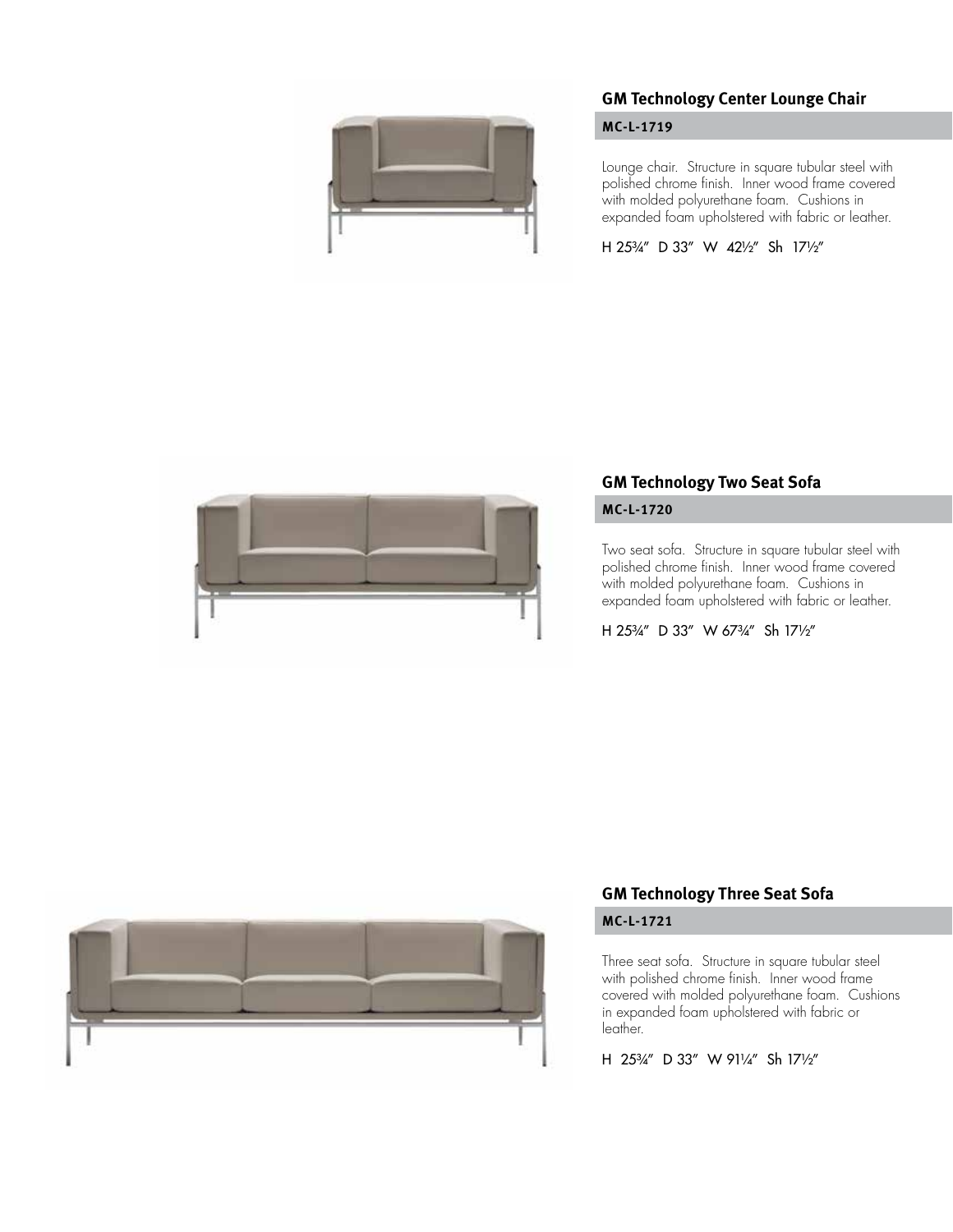

#### **GM Technology Center Coffee Table**

**MC-T-550**

H 14" D 27½" W 70"

**MC-T-551**

H 14" D 35½" W 70"

Coffee table with square tubular frame finished with polished chrome. Top in matte or glossy MDF, or marble.



#### **Vassar College Dining Table**

#### **MC-T-1715**

Dining table with base in cast aluminum base lacquered glossy black or white. <sup>3</sup>/4" glass top with straight or beveled edge.

H 28½" Dia 47¼"



#### **Vassar College Coffee Table**

**MC-T-1716**

H 16¼" Dia 47¼"

#### **MC-T-1717**

H 16¼" Dia 54"

Coffee table with base in cast aluminum base lacquered glossy black or white. ¾" glass top with straight or beveled edge.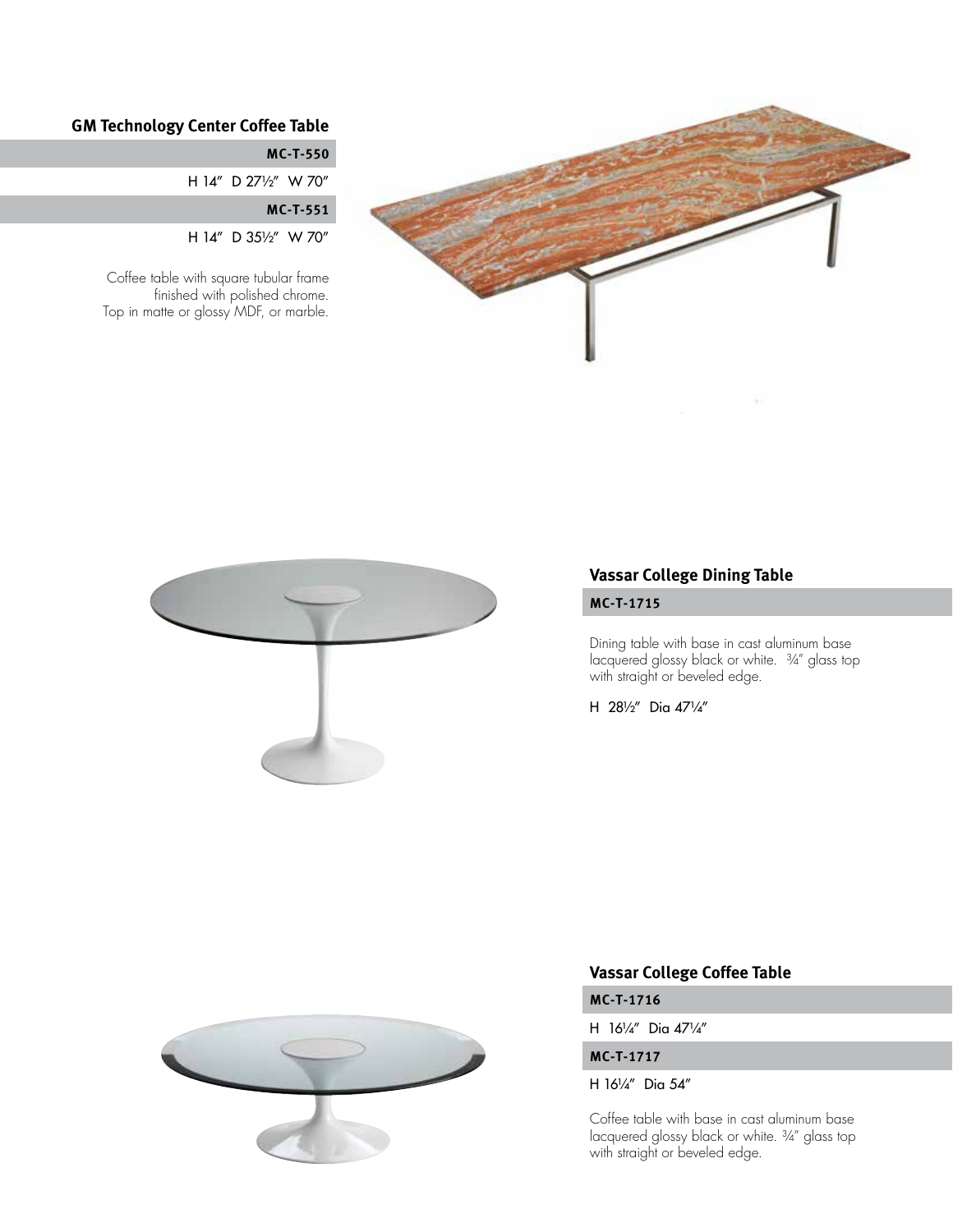

#### **University of Chicago Law School Lounge Chair**

#### **MC-C-1722**

Armchair with wooden frame lined with foam. Upholstered with fabric or leather.

H 31¼" D 33" W 39¼"



#### **University of Chicago Law School Two Seat Sofa**

#### **MC-C-1723**

Two seat sofa with wooden frame lined with foam. Upholstered with fabric or leather.

H 31¼" D 33" W 67¾"

#### **University of Chicago Law School Three Seat Sofa**



#### **MC-C-1724**

Three seat sofa with wooden frame lined with foam. Upholstered with fabric or leather.

H 31¼" D 33" W 95¼"

#### **University of Chicago Four Seat Sofa**

**MC-C-1725**

Four seat sofa with wooden frame lined with foam. Upholstered with fabric or leather.

H 31¼" D 33" W 124"

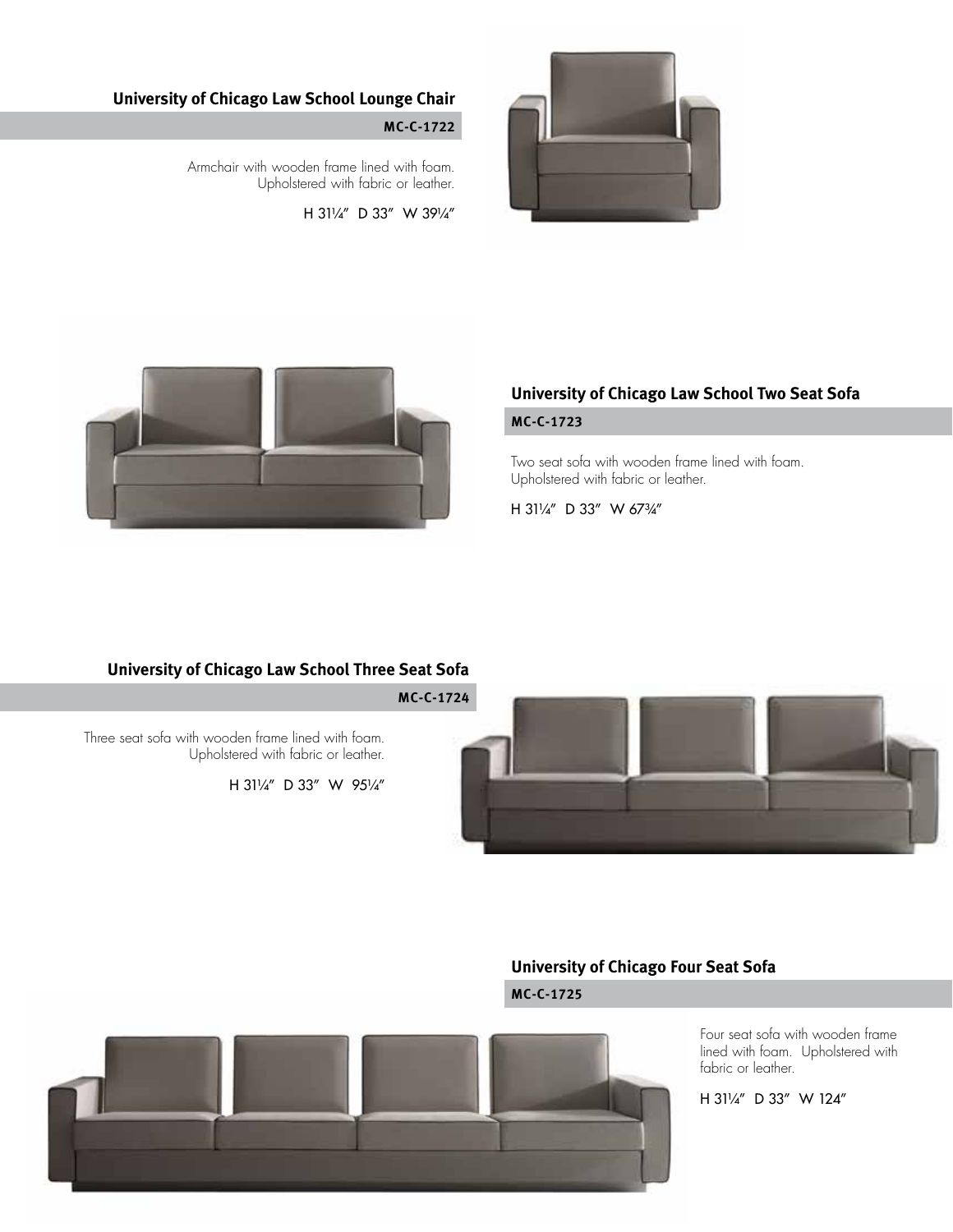

#### **Round Tulip Side Table**

**MC-T-1701**

H 20" Dia 16"

**MC-T-1702**

H 20" Dia 20

#### **Round Tulip Coffee Table**

**MC-T-1726**

H 16¼" Dia 35½"

Tulip table with white, black or silver lacquered cast aluminum base. Laminate, marble, or travertine top. Glossy or matte finish base.

#### **Round Tulip Dining Table**

| MC-T-1703                 |
|---------------------------|
| H 281/4" Dia 481/4"       |
| <b>MC-T-1706</b>          |
| H 281/4" Dia 351/2"       |
| <b>MC-T-1707</b>          |
| H $28\frac{1}{4}$ Dia 54" |
| <b>MC-T-1724</b>          |
| H 281/4" Dig $42^{1/4}$ " |
| <b>MC-T-1725</b>          |
| H 281/4" Dia 311/2"       |
| <b>MC-T-1756</b>          |
| H 281/4" Dia 59"          |

Tulip table with white, black or silver lacquered cast aluminum base. Laminate, marble, or travertine top. Glossy or matte finish base.

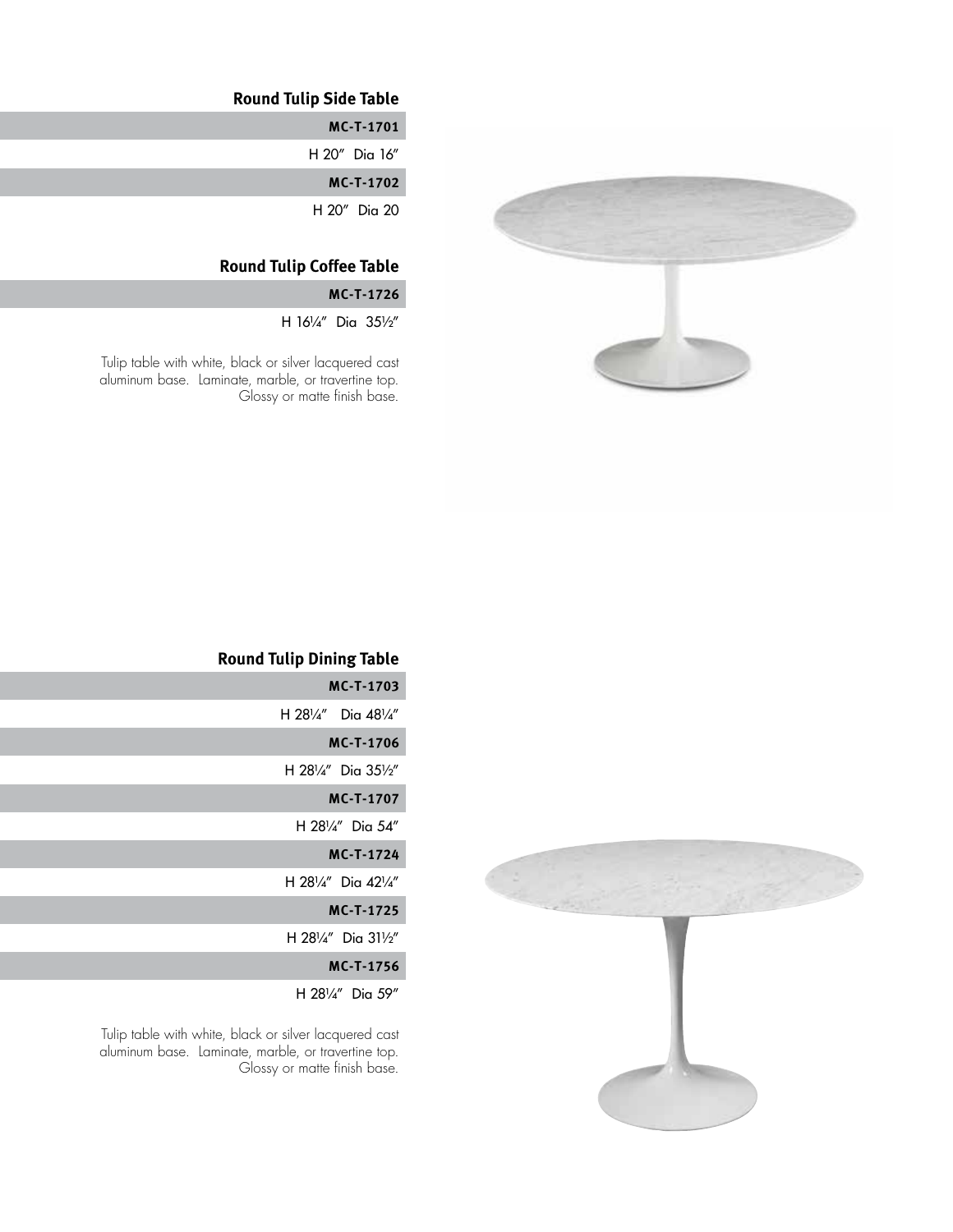



**MC-T-1722** H 16¼" D 27½" W41¼" **Oval Tulip Coffee Table**

**Oval Tulip Side Table**

**MC-T-1729** H 20" D 153/4" W 233/4"

#### **Oval Tulip Dining Table**

**MC-T-1704**

H 28¼" D 47¾" W 78¼"

**MC-T-1705**

H 281/4" D 54" W 96"

**MC-T-1723**

H 28¼" D 43¾" W 70½"

**MC-T-1730**

H 28¼" D 48" W 92"

**MC-T-1753**

H 28¼" D 47¼" W 29½"

**MC-T-1754**

H 28¼" D 55¼" W 31½"

**MC-T-1760**

H 28¼" D 63" W 33½"

Tulip table with white, black or silver lacquered cast aluminum base. Laminate, marble, or travertine top. Glossy or matte finish base.

#### **TWA Terminal Ash Tray**

**MC-A-1718**

Stainless steel ashtray. Base in cast aluminum. Glossy white or black epoxy finish on base.

H 21¼" Dia 12½"